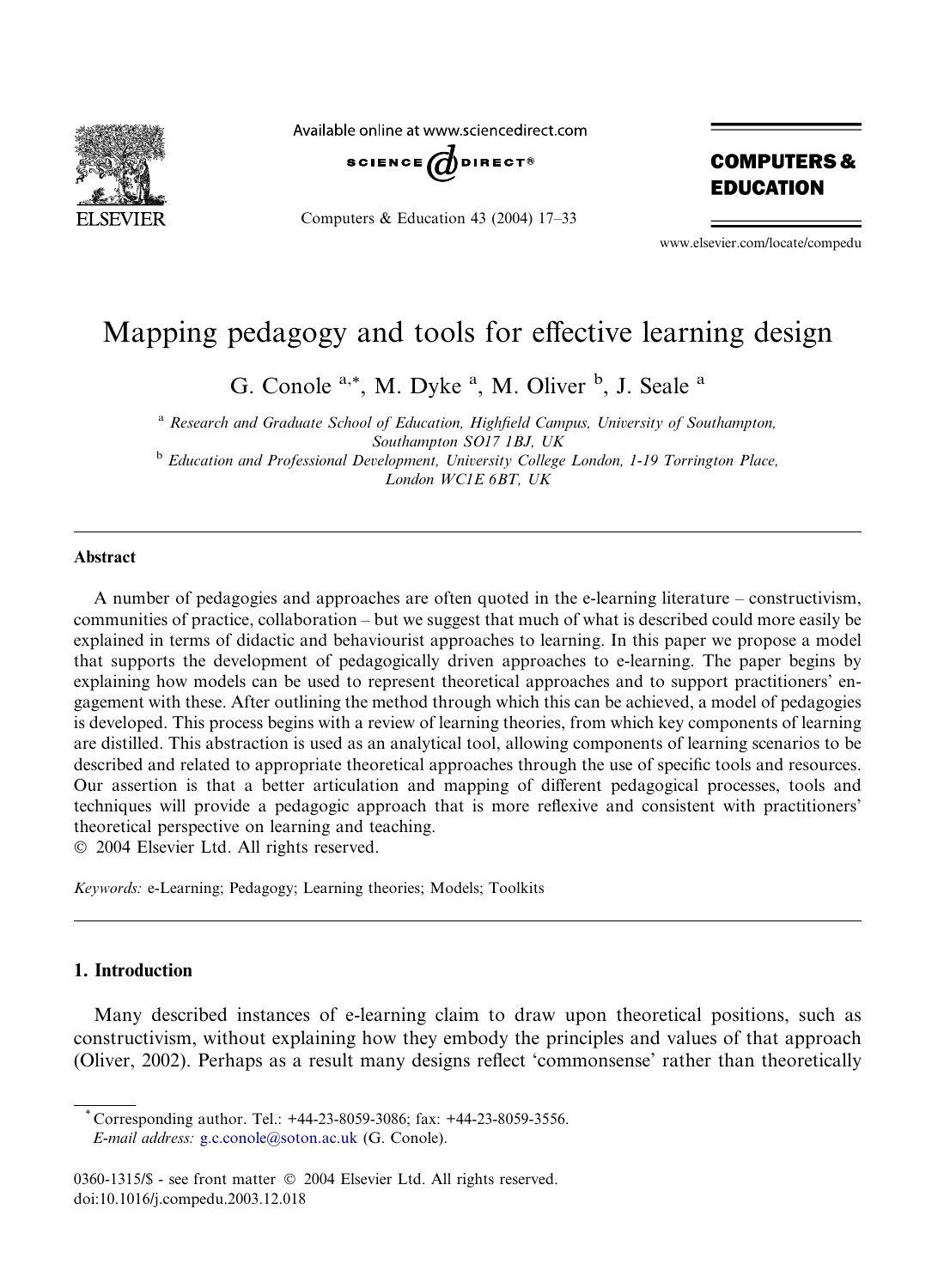informed design. In this paper, we argue that a more theoretically consistent approach to learning design is to inter-relate theory with the desired features of learning, and then to map relevant tools and resources (both human and technical) against these. This approach is intended to enable practice to reflect underpinning theory. The paper then outlines the specification for a learning design toolkit, which uses a model of pedagogical approaches as a basis for developing effective learning design plans, and illustrates its use.

There is a wide range of educational schools of thought and learning theories, as two recent books on major and modern educational thinkers testify (Palmer, 2001a, 2001b). Many of these theories can be mapped to three broad educational approaches: behaviourism, socio-cultural and constructivism. Furthermore, numerous models for learning have been proposed, such as Kolb's experiential learning cycle (Kolb, 1984), Jarvis' model of reflection and learning (Jarvis, 1987), Laurillard's conversational framework (Laurillard, 2002) and Barnet's framework for higher education (Barnett, 1990). Each model has a particular focus and emphasis, and is aligned with a particular set of theoretical perspectives. Each, therefore, has particular strengths and thus can be used to encourage specific aspects of learning. However, in terms of e-learning, we would like to enable practitioners to more easily draw, on the full range of models or perspectives, as there is currently little evidence of how these models or theories are applied to effective pedagogically driven e-learning (Beetham, Jones, & Gornall, 2001; Clegg, Hudson, & Steele, 2003, Lisewski & Joyce, 2003; Oliver, 2002). However distillation of the key characteristics embodied in these different models or theories makes it clear that there is the potential for a better application to elearning activities. Table 1 provides a summary of some of the models and theories which outlines their main characteristics, the types of approaches they most clearly justify and how they might be realised in the context of e-learning.

One reason for the lack of application of models and theories by e-learning practitioners may be that, as academics outside the field of education, they find the diverse array of theoretical perspectives alien and overwhelming (McNaught, 2003). Previous work has demonstrated that the development of toolkits provides a way for non-specialists to engage with such theories in a manner that supports careful design and prompts productive reflection and engagement (Oliver & Conole, 2002; Oliver, MacBean, Conole, & Harvey, 2002).

Toolkits are model-based resources that offer a way of structuring users' engagement that encourages reflection on theoretical concerns as well as supporting the development of practical plans for action (Conole & Oliver, 2002). The models that form the heart of each toolkit consist of representations of a 'space', described in terms of qualities, in which theories or approaches can be described. For example, the Evaluation toolkit uses qualities such as 'authenticity' (the degree to which the evaluator seeks to control influences upon the focus of evaluation), 'scale' (the quantity of participants that the method is typically used to capture data from) and 'time' to differentiate between approaches to evaluation (such as experimental designs or naturalistic enquiries) (Conole, Crewe, Oliver, & Harvey, 2001). It is important to note that the descriptions of these approaches reflect the beliefs of describer. These models are thus best understood as sharable representations of beliefs and of practice, rather than as definitive account of the area (cf. Beetham et al., 2001).

We propose a similar approach for supporting and enabling theory-informed design. By mapping and aligning learning theories, it will be possible to outline the features of theories in a way that scaffolds users' engagement with these ideas; in addition, representation of this process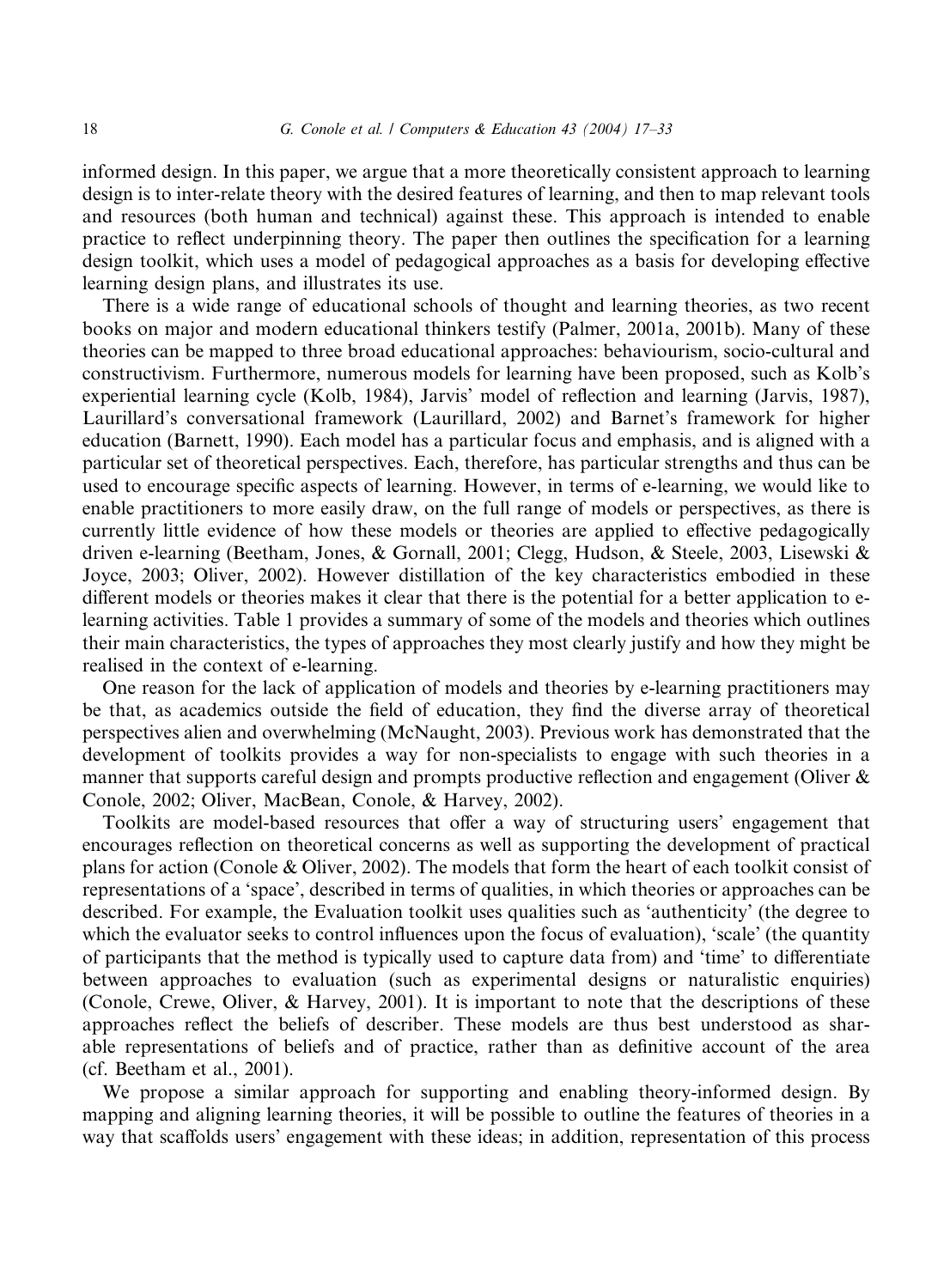Table 1

Summary of key learning theories and models, their characteristics, and how they might be realised in the context of e-learning

| Theories  | Main characteristics                                                                                                                                                                                                                                                                                                                                                                                                                                              | Potential e-learning applications                                                                                                                                                                                                                                                                                                                                                                            | Literature                                       |
|-----------|-------------------------------------------------------------------------------------------------------------------------------------------------------------------------------------------------------------------------------------------------------------------------------------------------------------------------------------------------------------------------------------------------------------------------------------------------------------------|--------------------------------------------------------------------------------------------------------------------------------------------------------------------------------------------------------------------------------------------------------------------------------------------------------------------------------------------------------------------------------------------------------------|--------------------------------------------------|
|           | Behaviourism • Focuses on behaviour modification<br>via stimulus-response pairs<br>Trial and error learning<br>$\bullet$<br>Learning through association and<br>reinforcement<br>• Pedagogical focus is on control<br>and adaptive response<br>• Focus on observable outcomes                                                                                                                                                                                     | Much of current e-learning<br>development represents little<br>more than transfer of didactic<br>approaches online, the 'web<br>page turning mentality' linked<br>directly to assessment and<br>feedback                                                                                                                                                                                                     | Skinner<br>Tennant                               |
| Cognitive | • Focus on internal cognitive<br>structures; views learning as<br>transformations in these cognitive struc-<br>tures<br>Focus on human development<br>Pedagogical focus is on the<br>processing and transmission<br>of information through<br>communication, explanation,<br>recombination, contrast,<br>inference and problem solving<br>Useful for designing sequences<br>$\bullet$<br>of conceptual material which build<br>on existing information structures | Salomon's notion of<br>distributed cognition<br>(Salomon, 1993) could lead<br>to a more shared knowledge<br>structure between individual<br>and surrounding information<br>rich environment of<br>resources and contacts<br>• Development of intelligent<br>and learning systems, and<br>the notion of developmental<br>personalised agents                                                                  | Anderson Wenger<br>Hutchins<br>Piaget            |
|           | Constructivist • Focus on the processes by<br>which learners build their own<br>mental structures when<br>interacting with an environment<br>Pedagogical focus is task-orientated<br>Favour hands-on, self-directed<br>activities orientated towards<br>design and discovery<br>Useful for structured learning<br>$\bullet$<br>environments, such as simulated<br>worlds; construction of conceptual<br>structures through engagement in<br>self-directed tasks   | The concept of toolkits and<br>other support systems which<br>guide and inform users<br>through a process of activities<br>could be used to good effect to<br>embed and enable constructivist<br>principles<br>Access to resources and<br>expertise offers the potential<br>to develop more engaging<br>and student-centred, active<br>and authentic learning<br>environments<br>Microworlds and simulations | Papert<br>Duffy & Jonassen                       |
|           | Activity-based • Focus on the structures of<br>activities as historically<br>constituted entities<br>Action through mediating<br>artefacts within a framework<br>of activity within a wider<br>socio-cultural context of<br>rules and community                                                                                                                                                                                                                   | In the last decade there has<br>been a shift from a focus on<br>the information (and in<br>particular content) aspects<br>of ICT to an emphasis on<br>communication, collaboration<br>and understanding the<br>factors which underpin the<br>development of communities                                                                                                                                      | Vygotsky, '34;<br>Wertsch, 85;<br>Engestrom, '87 |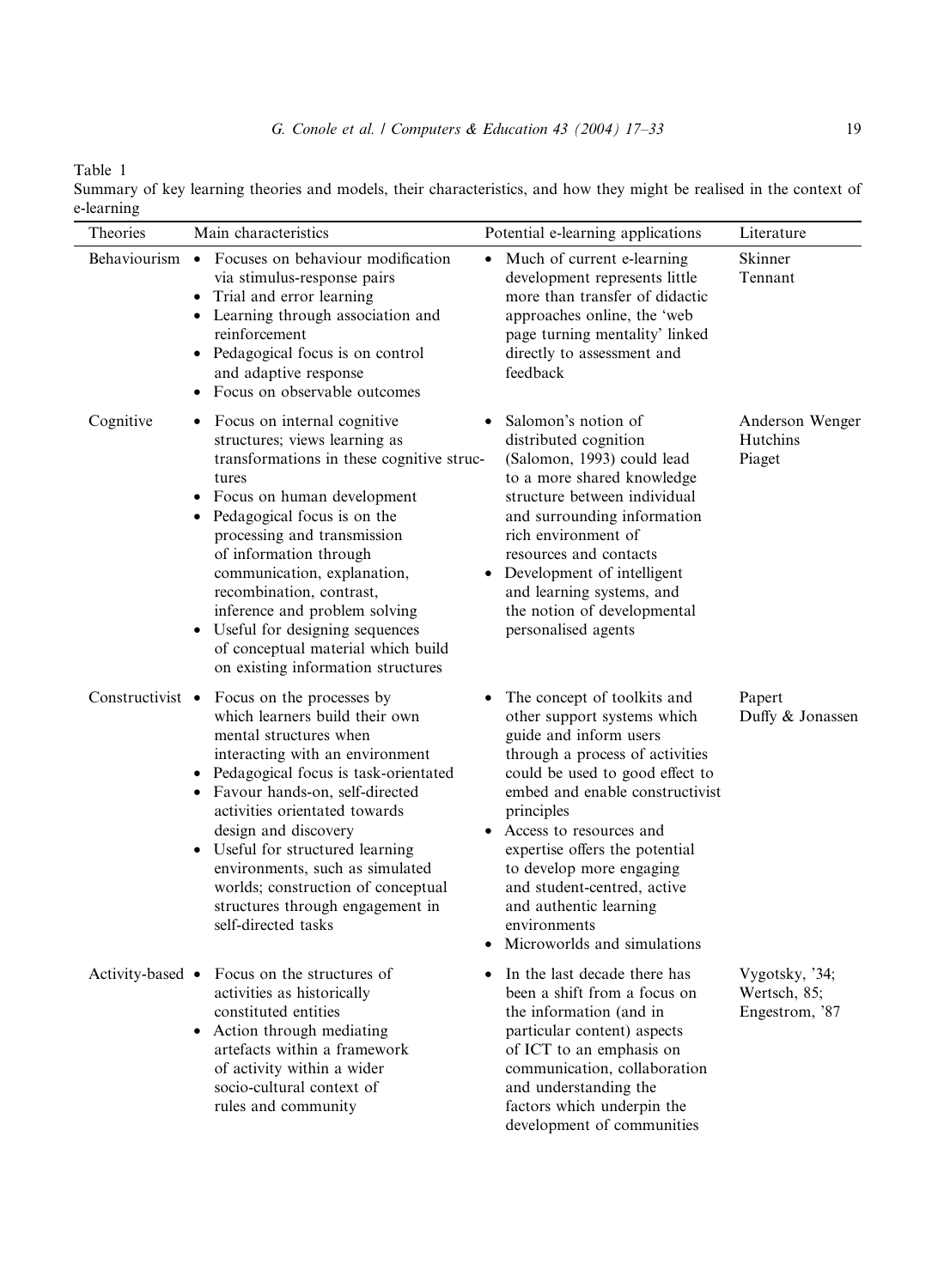Table 1 (continued)

| Theories                         | Main characteristics                                                                                                                                                                                                                                                                                                                                                                                                                                                                                                                                                                                                                                                                                                                                                                                                                                                                                                                                                                                                                                                                                                                                                                                                                                                                                                                                                                                                                                                                                                              | Potential e-learning applications                                                                                                                                                                                                                                                                                                                                                                                                                                                                                                                                                                                                                                                                                                                                                                                                                                                                                                                                                                           | Literature                                   |
|----------------------------------|-----------------------------------------------------------------------------------------------------------------------------------------------------------------------------------------------------------------------------------------------------------------------------------------------------------------------------------------------------------------------------------------------------------------------------------------------------------------------------------------------------------------------------------------------------------------------------------------------------------------------------------------------------------------------------------------------------------------------------------------------------------------------------------------------------------------------------------------------------------------------------------------------------------------------------------------------------------------------------------------------------------------------------------------------------------------------------------------------------------------------------------------------------------------------------------------------------------------------------------------------------------------------------------------------------------------------------------------------------------------------------------------------------------------------------------------------------------------------------------------------------------------------------------|-------------------------------------------------------------------------------------------------------------------------------------------------------------------------------------------------------------------------------------------------------------------------------------------------------------------------------------------------------------------------------------------------------------------------------------------------------------------------------------------------------------------------------------------------------------------------------------------------------------------------------------------------------------------------------------------------------------------------------------------------------------------------------------------------------------------------------------------------------------------------------------------------------------------------------------------------------------------------------------------------------------|----------------------------------------------|
| Socially<br>situated<br>learning | Pedagogical focus is on bridging the<br>$\bullet$<br>gap between historical state of an<br>activity and the developmental stage<br>of a person with respect to that<br>activity e.g. current state of language<br>use and child's ability to speak a<br>language<br>The Zone of Proximal Development -<br>the idea that assessing current ability<br>gives limited insight into an<br>individual's potential for development,<br>which is better studied through<br>examining their work alongside a<br>more able peer<br>Take social interactions into account<br>and learning as social participation<br>• Emphasis on interpersonal<br>relationships involving imitation<br>and modelling<br>Language as a tool for learning<br>and the joint construction of<br>knowledge<br>Language has two functions:<br>$\bullet$<br>1. As a communicative or<br>cultural tool, used for sharing<br>and jointly developing knowledge<br>2. As a psychological tool for<br>organising our individual thoughts,<br>for reasoning, planning, and<br>reviewing our actions<br>Dialogue between tutor and student<br>$\bullet$<br>can be articulated into 12 levels of<br>engagement – both external<br>and internal<br>Knowledge is a matter of<br>$\bullet$<br>competences with respect to valued<br>enterprise. Participating in the<br>pursuit of this, i.e. active engagement<br>Meaning our ability to experience<br>$\bullet$<br>the world and our engagement with<br>it as meaningful $-$ is ultimately what<br>learning is to produce | In particular there has been a<br>$\bullet$<br>realisation that the development<br>of content alone does not<br>lead to more effective learning,<br>and that there is a need to<br>structure and foster learning<br>environments to enable<br>communities to develop<br>Networking capabilities of the<br>web enable more diverse access<br>to different forms of expertise<br>and the potential for the<br>development of different<br>types of communities<br>Multiple forms asynchronous<br>and synchronous communica-<br>tion<br>offer the potential for more<br>diverse and richer forms of<br>dialogue and interaction<br>between students and tutors<br>and amongst peers, as well as<br>the use of archive materials and<br>resource for vicarious forms of<br>learning<br>Different online communication<br>tools and learning environments<br>and social for a offer the<br>potential for new forms of<br>communities of practice or<br>facilities to support and<br>enhance existing communities | Mercer Vygotsky<br>Laurillard Lave<br>Wenger |
| Experiential                     | Experience as foundation for learning<br>Learning as the transformation of<br>experience into knowledge, skill,<br>attitudes, values emotions<br>Reflection as a means of transforming<br>experience                                                                                                                                                                                                                                                                                                                                                                                                                                                                                                                                                                                                                                                                                                                                                                                                                                                                                                                                                                                                                                                                                                                                                                                                                                                                                                                              | Asynchronous communication<br>$\bullet$<br>offers new forms of discourse<br>which is not time-bound and<br>hence offers increased<br>opportunity for reflection                                                                                                                                                                                                                                                                                                                                                                                                                                                                                                                                                                                                                                                                                                                                                                                                                                             | Dewey<br>Kolb<br>Jarvis                      |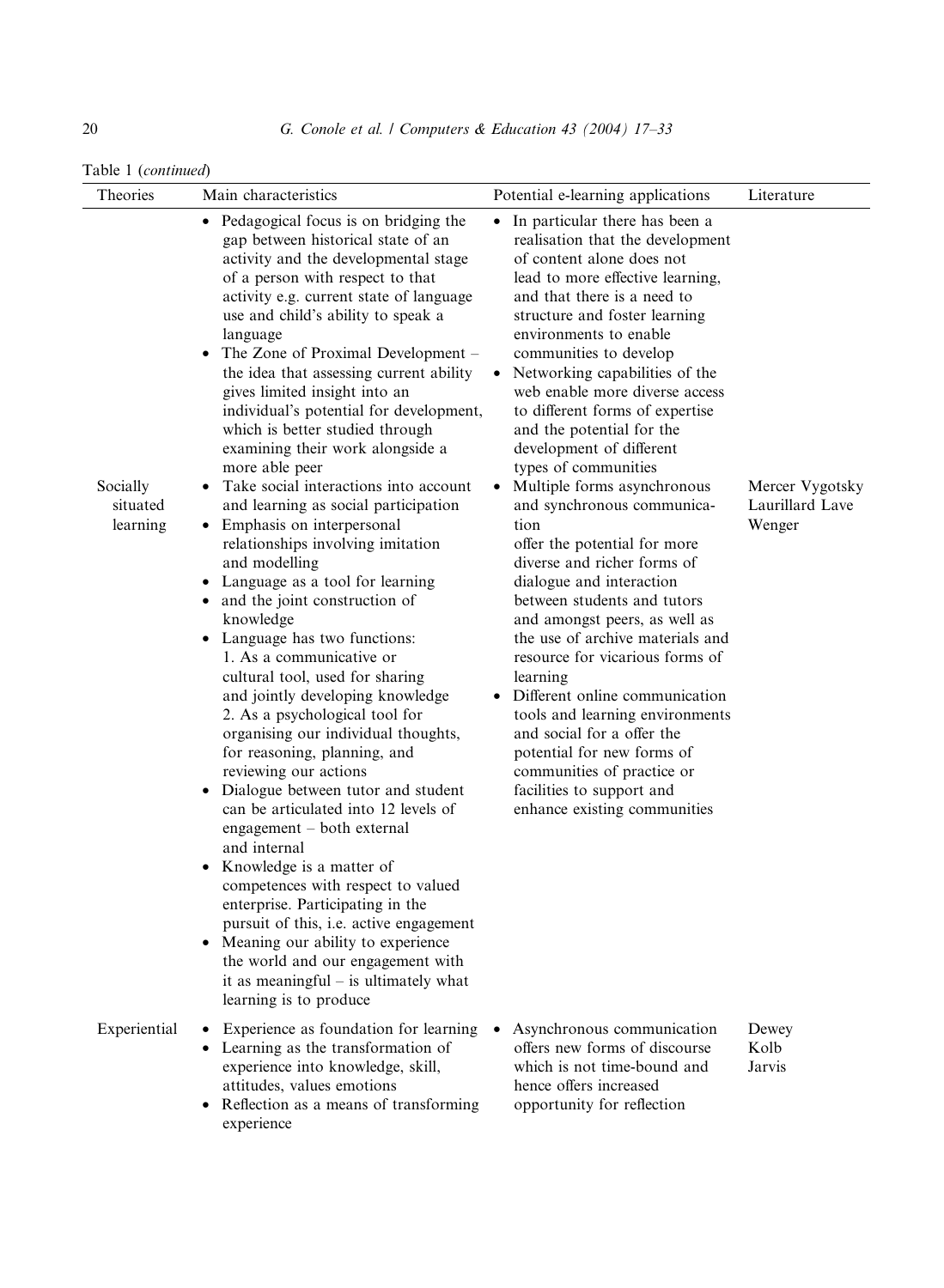| Table 1 (continued) |  |
|---------------------|--|
|---------------------|--|

| <b>Theories</b> | Main characteristics                                                                                                                                                                                                                                                                                                                                       | Potential e-learning applications                                                                                                                                                                                                                                                                                                      | Literature        |
|-----------------|------------------------------------------------------------------------------------------------------------------------------------------------------------------------------------------------------------------------------------------------------------------------------------------------------------------------------------------------------------|----------------------------------------------------------------------------------------------------------------------------------------------------------------------------------------------------------------------------------------------------------------------------------------------------------------------------------------|-------------------|
|                 | • Problem base learning a focus:<br>Experience: Problem situation,<br>$\circ$<br>identification and definition<br>• Gather and reflecting on<br>information<br>Theory formation and test in<br>$\circ$<br>practice<br>Experience through Primary<br>$\circ$<br>and Secondary<br>Reasoning and Reflection<br>$\circ$<br>Evaluation (Dewey, 1916)<br>$\circ$ | Archive and multiple forms of<br>representation of different com-<br>munications and experiences of-<br>fer opportunities for reflection                                                                                                                                                                                               |                   |
| Systems theory  | • Focus on organisational learning,<br>or on modelling the development<br>of learners in response to feedback                                                                                                                                                                                                                                              | New forms of distribution and<br>storage, archiving and retrieval<br>offer the potential for develop-<br>ment of shared knowledge banks<br>across organisations and forms<br>of organisational distributed<br>cognition<br>Models of learning account<br>$\bullet$<br>adaptation in response to both<br>discursive and active feedback | Senge; Laurillard |

using the model provides an opportunity to make the relationship between theory and practice more explicit.

## 2. A model for the design of learning

We propose a model for learning which, we argue, articulates the key components of existing learning theories, displays their inter-relationships and offers a means of mapping them against each other. We contend that designing for effective learning should make explicit which components are fore grounded in different learning activities, along with effective use of different mediating tools and resources to support this. Our methodological approach consisted of the following stages:

- 1. Reviewing learning theories.
- 2. Identifying common characteristics across different learning theories.
- 3. Building a model using these characteristics.
- 4. Mapping learning theories to the model and identifying learning theory clusters.
- 5. Applying and testing the model and developing a learning design toolkit for mapping learning theories to learning activities and associated mediating tools and resources.

We believe the approach we have outlined here has three distinct benefits. The model can be used as a means of: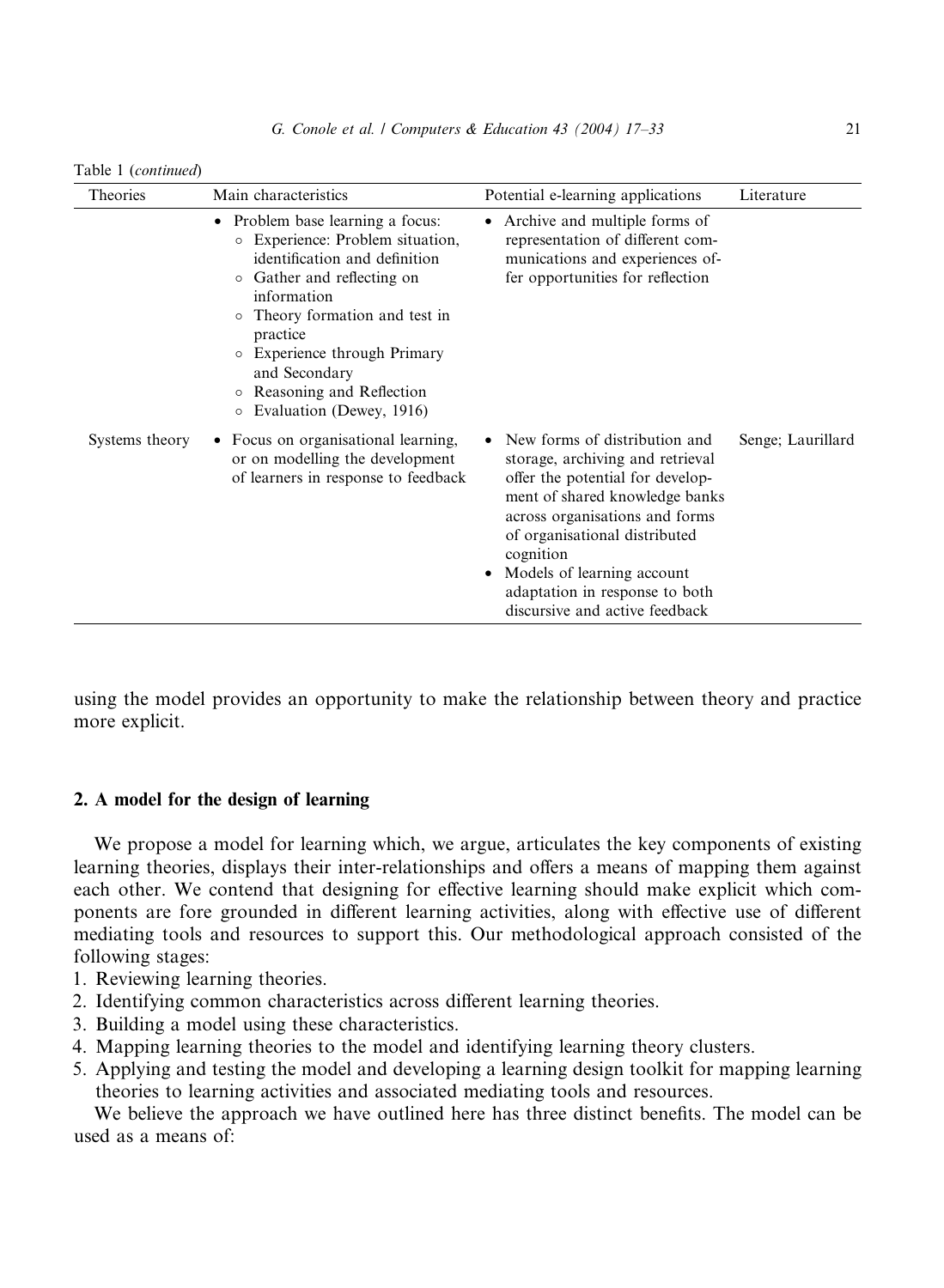- 1. Mapping different learning theories and clustering related ones.
- 2. Articulating out practitioner understanding.
- 3. Linking pedagogy with activities and associated tools and resources.

We have previously developed a number of toolkits concerned with media and resource selection, evaluation and information handling (Conole & Oliver, 1998; Conole et al., 2001; Oliver & Conole, 2002, Oliver et al., 2002). ''Toolkits'' are decision-making systems based on expert models, filling a role between that of wizards and conceptual frameworks. A wizard is taken to be a software tool that makes decisions on behalf of the user, based on solicited information and drawing on pre-defined templates. In most cases, the way in which these outputs are generated is hidden from the user. As a result, it is easier to use than a toolkit, but is far more restrictive in terms of potential outputs. In contrast, a framework provides a theoretical overview of an area, which can be used as a point of reference for decision making. It is less restrictive than a toolkit, and, as a consequence, less supportive.

Frameworks, toolkits and wizards lie at different points along a continuum, with open but unsupportive theoretical maps at one end, and restrictive but easy to use software 'black boxes' at the other. No value judgement is made about which of these points is 'best' for users; clearly, each is suited to supporting users with different needs and varying levels of expertise. By definition, all toolkits include an expert model of a process derived from recognised theory and best practice. This provides a manageable process, supporting the implementation of performance monitoring systems. Furthermore, by providing a common conceptual framework (particularly one in which multiple interpretations of terms can be negotiated and agreed), it becomes possible to define and establish standards.

Our research has shown that toolkits are particularly useful where a range of approaches could be used and where there is no single right answer to the problem. Toolkits are designed to facilitate the identification of implications or recommend suitable approaches based on the information and assumptions elicited from the user. They provide a structured guiding framework, whilst also enabling flexibility and local contextualisation. Therefore rather than the toolkit deciding on the best approach on behalf of the user, the practitioner uses these inferences to make informed, professional decisions about whether certain changes would be appropriate. This is clearly appropriate here, where decisions about appropriate pedagogy are based upon individual beliefs and personally-held theories.

We believe that the model has a number of uses and applications:

- Explanatory as a framework for understanding learning theory.
- As a mechanism for locating learning theories through the identification of key learning characteristics.
- As a process of enabling practitioners to evaluate their own practice and make more explicit their underpinning pedagogical approaches and how this informs their learning and curriculum design.
- As a tool to help plan, design and profile learning opportunities. The framework for this model consists of the following six components (Fig. 1):
- 
- *Individual* Where the individual is the focus of learning.
- Social learning is explained through interaction with others (such as a tutor or fellow students), through discourse and collaboration and the wider social context within which the learning takes place.
- Reflection Where conscious reflection on experience is the basis by which experience is transformed into learning.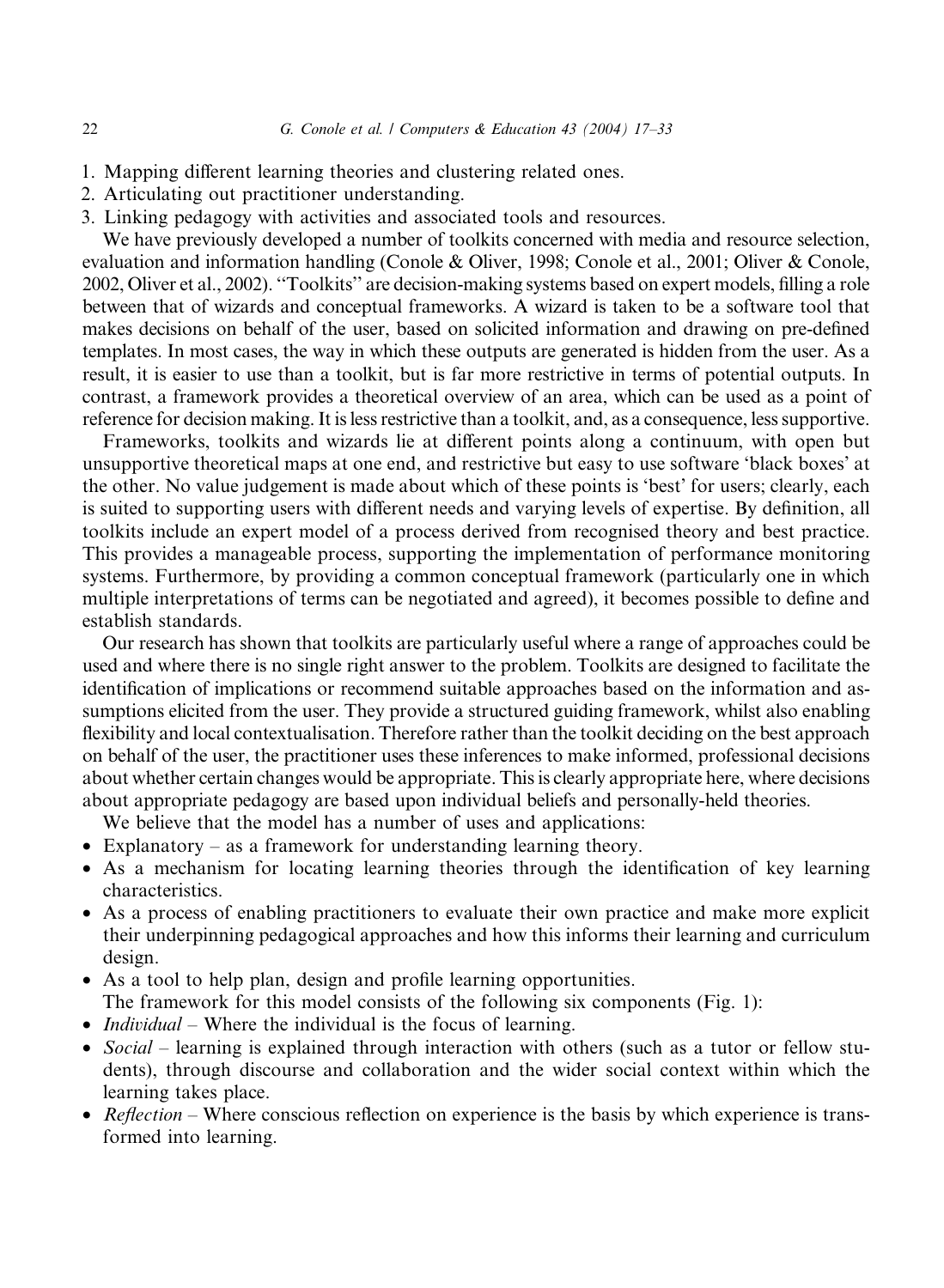

Fig. 1. Cube representation of the model.

- *Non-reflection* Where learning is explained with reference to processes such as conditioning, preconscious learning, skills learning and memorisation (Jarvis, Holford, & Griffin, 1998).
- *Information* Where an external body of information such as text, artefacts and bodies of knowledge form the basis of experience and the raw material for learning.
- *Experience* Where learning arises through direct experience, activity and practical application.

## 3. Representations of the model

Table 2

There are three key ways in which this can be represented in order to achieve the potential outlined above. Firstly, the model can be represented as a series of continua to locate theory and practice against three spectra, as outlined in Table 2.

Secondly, these continua can be represented three-dimensionally within a cube, giving a sense of a topological mapping of learning theory space which enables learning theory clusters and related concepts to be visualised (see Fig. 1).

| Tabular representation |             |            |  |  |  |
|------------------------|-------------|------------|--|--|--|
| Information            | ---X---     | Experience |  |  |  |
| Non-reflective         | ---X ---    | Reflective |  |  |  |
| Individual             | $--- X ---$ | Social     |  |  |  |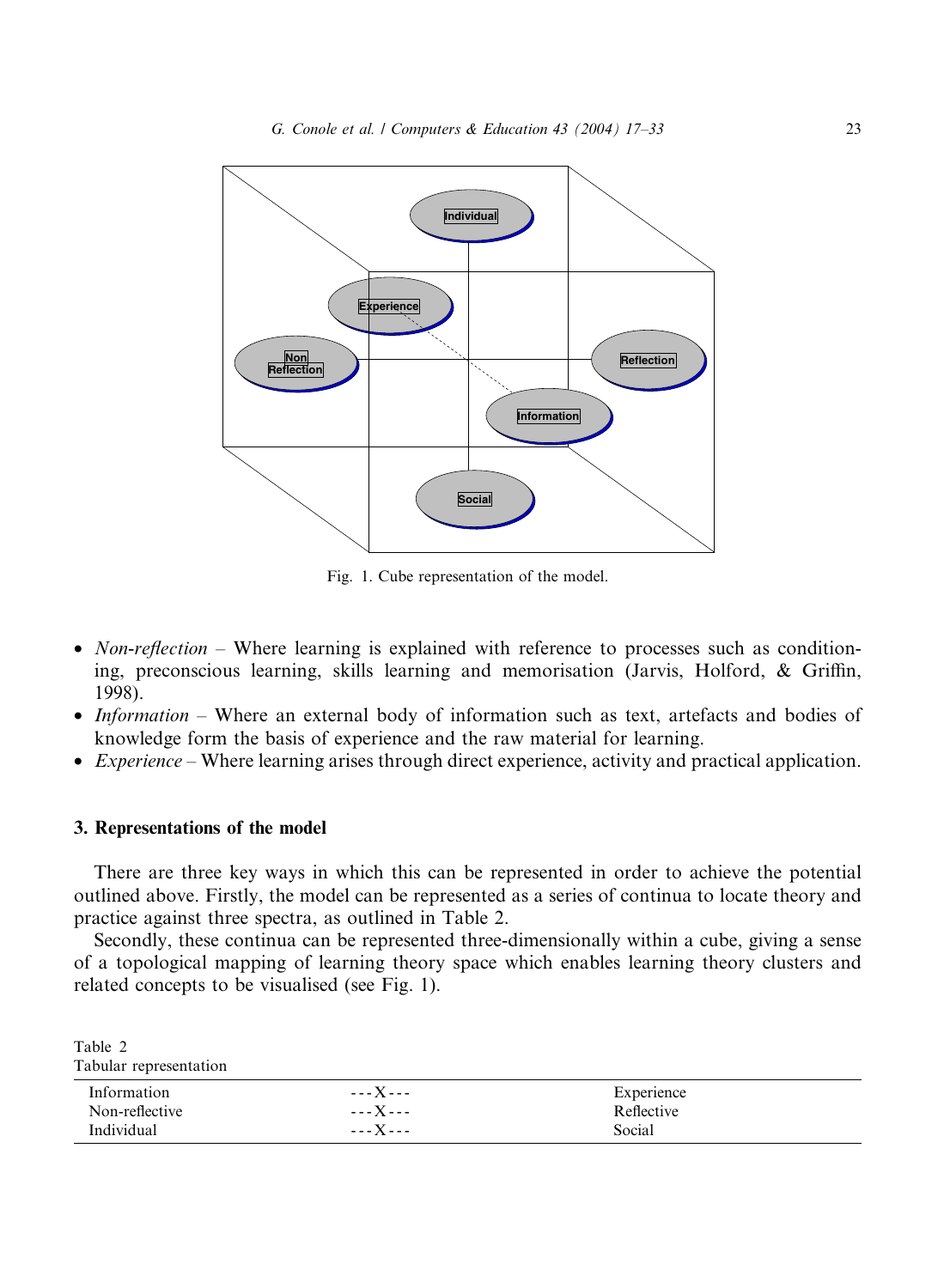

Fig. 2. Octahedron representation of the model.

Third the representation relates to the second in terms of emphasising the relationships between the ends of the spectrum in the form of an octahedron. These can be representing as nodes of an octahedron, which highlights both the inter-relationship of these components as well as three axis of interpretation, against which different learning theories can be mapped (see Fig. 2):

- Individual Social.
- Reflection Non-reflection.
- Information Experience.

This last representation is useful in terms of helping to identify learning pathways and a more binary, step by step approach which many learning theories seem to favour; x then y which results in z. For example, Kolb (1984) use of Lewin's experiential learning cycle can be mapped within the framework as the individual connecting abstract concepts (Information) with observation and reflection (Reflection) and concrete experience gained through the testing of concepts in situations (Experience). Behaviourist approaches can be mapped as being located between the Individual's exposure to stimulus and response (Information) which produces a form of learning such as conditioning which is essentially pre-conscious (Non-reflective). (see Table 3 for an illustration of these and other examples.)

The different pedagogical approaches outlined in the previous section can be mapped to different parts of the model. Models can serve two main purposes. Firstly, they provide a means of visualising and categorising a theory space and showing the inter-relationships and connections between different components. This can then be used as a way of making understandings about the represented theories explicit, allowing the co-construction of meaning across different cognate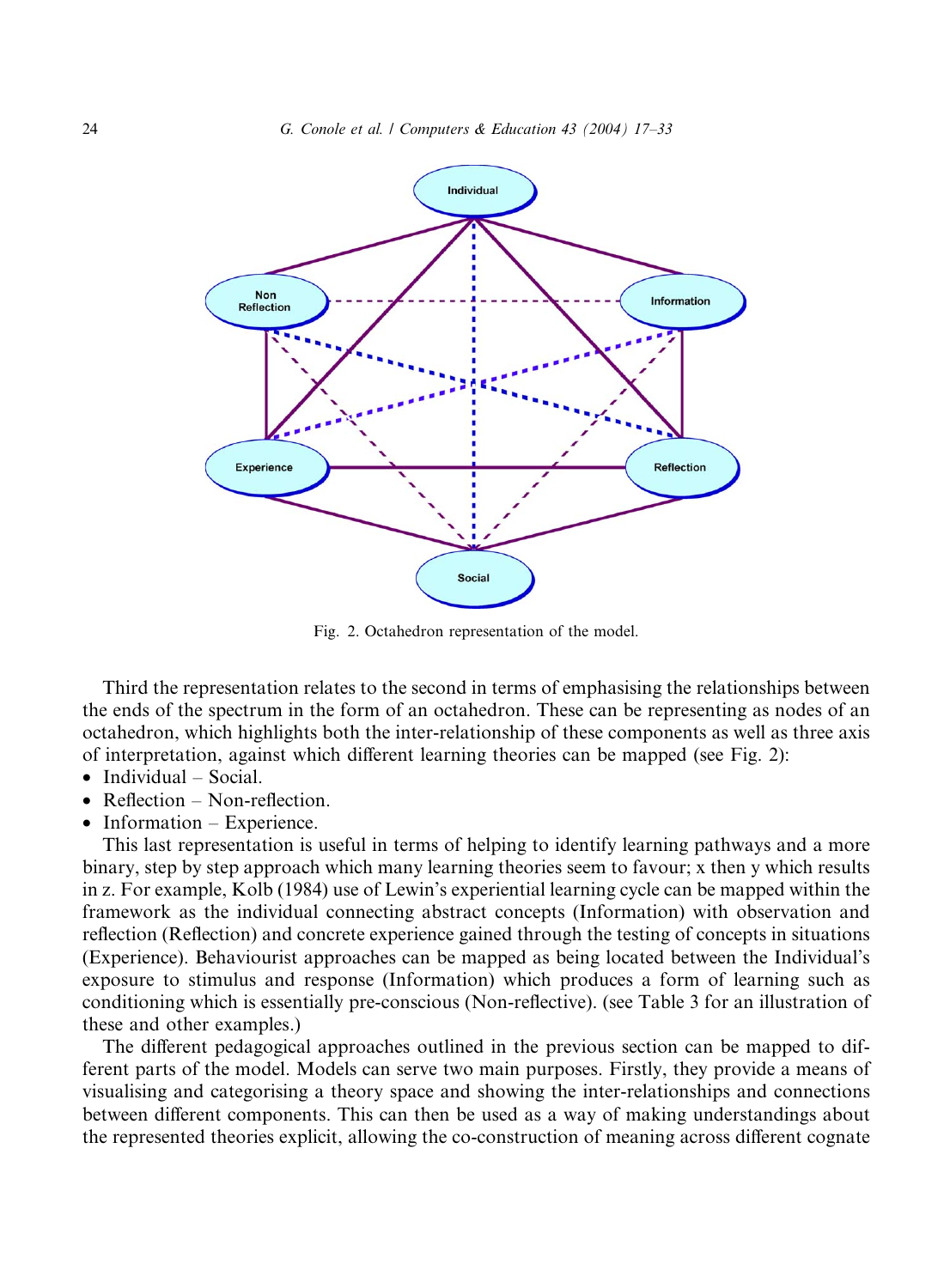| Table 3                                    |  |  |  |
|--------------------------------------------|--|--|--|
| Mapping the learning theories to the model |  |  |  |

| Learning theory                             | Characteristics                                                                                                                                                                                                                                                                                                    | Highlighted aspects of the model                      |
|---------------------------------------------|--------------------------------------------------------------------------------------------------------------------------------------------------------------------------------------------------------------------------------------------------------------------------------------------------------------------|-------------------------------------------------------|
| Behaviourism<br>(Tennet, 1992)              | Individualised<br>$\bullet$<br>Information<br>o Stimulus<br>Non-reflective<br>٠<br>o Reflex<br>Reinforcement<br>$\circ$<br>Association<br>$\circ$                                                                                                                                                                  |                                                       |
| Pre-conscious learning<br>(Jarvis, 1972:74) | Incidental learning<br>$\bullet$<br>Low level of consciousness<br>Memorisation<br>$\bullet$<br>Recall<br>$\bullet$                                                                                                                                                                                                 | Individual<br>Reflection<br>Experienc<br>Social       |
| Reflective learning<br>(Dewey, 1916:163)    | Experience: Problem situation<br>$\bullet$<br>• Problem identification and<br>definition<br>Gather all necessary information<br>$\bullet$<br>Reflection on information and<br>experience. Theory formation<br>Test theory in practice<br>$\bullet$                                                                 | Individual<br>Non<br>Reflecti<br>Reflectio<br>Exper   |
| Experiential learning<br>(Kolb, 1984)       | Experience<br>٠<br>Reflection<br>Theory building<br>Testing theory in practice                                                                                                                                                                                                                                     | Social                                                |
| Learning in HE<br>(Barnett, 1990:230)       | Deep understanding of<br>knowledge claims<br>Radical critique of those<br>$\bullet$<br>knowledge claims<br>Critique in company of others<br>$\bullet$<br>Independent inquiry<br>٠<br>The student's self reflection<br>Engage in inquiry in open dialogue<br>and co-operation (freed from<br>unnecessary direction) | Non<br>Reflecti<br>Experience<br>Reflection<br>Social |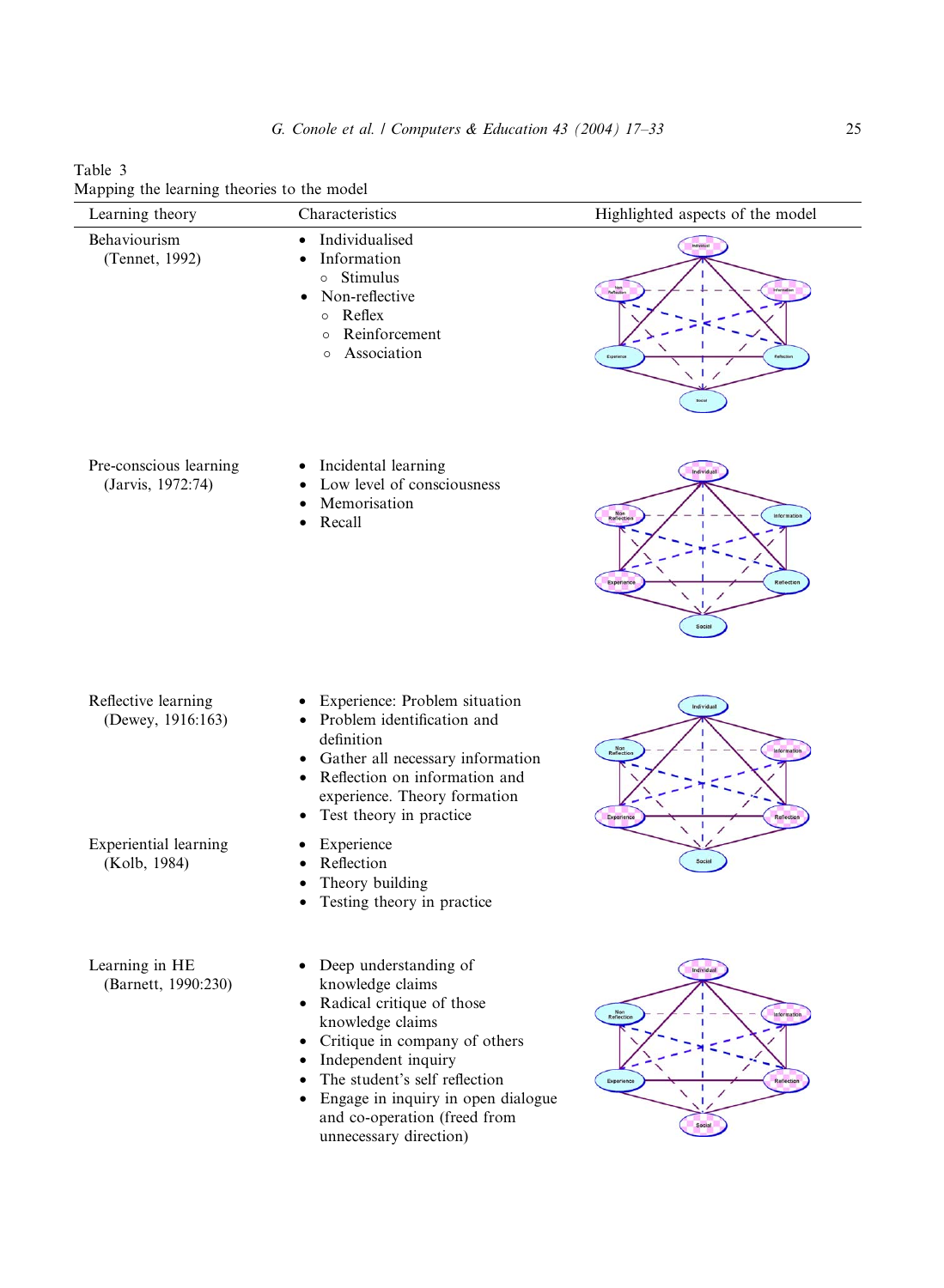Table 3 (continued)

| Learning theory                                                                                                                                                                                                                                                                                                                                                                                                                                                                                        | Characteristics                                                                                                                                                                                                                                                         | Highlighted aspects of the model |
|--------------------------------------------------------------------------------------------------------------------------------------------------------------------------------------------------------------------------------------------------------------------------------------------------------------------------------------------------------------------------------------------------------------------------------------------------------------------------------------------------------|-------------------------------------------------------------------------------------------------------------------------------------------------------------------------------------------------------------------------------------------------------------------------|----------------------------------|
| Conversational framework<br>(Laurillard, 1993:103)                                                                                                                                                                                                                                                                                                                                                                                                                                                     | Tutor describes concepts<br>$\bullet$<br>Tutor Student Dialogue<br>$\bullet$<br>Tutor adapts concepts<br>$\bullet$<br>Tutor sets task<br>$\bullet$<br>Student completes task<br>Dialogue on action<br>Student reflection                                                |                                  |
| Communities of practice<br>(Wenger, 1998: 73)                                                                                                                                                                                                                                                                                                                                                                                                                                                          | Mutual engagement<br>o Doing things together<br>Community<br>$\circ$<br>Joint enterprise<br>$\bullet$<br>Negotiated enterprise<br>$\circ$<br>o Mutual accountability<br>and interpretation<br>Shared repertoire<br>Artifacts<br>$\circ$<br>Historical events<br>$\circ$ |                                  |
| List of example mini-learning activities<br>Mini-learning activity<br>Brainstorming a concept<br>Gathering resources<br>Self-assessment of level of competence<br>Ranking and rating a set of values<br>Sharing ideas and coming up with a combined list<br>Discussion<br>Setting up teams of learners<br>Establishment of different roles in a team<br>Synthesis of key findings from a range of resources<br>Presentation<br>Receiving information<br>Investigating a problem<br>Carrying out a task |                                                                                                                                                                                                                                                                         |                                  |

domains and perspectives. Secondly, models can be used as tools, as a means of applying embodied theory to a particular application. In this case, the model we have proposed helps to map different pedagogical approaches and learning activities to help with effective learning design and appropriate use of different mediating tools and artefacts. An illustration of a number of different pedagogical approaches is given in Table 2, which illustrates the ways in which this can be used as an overarching model for the design of learning.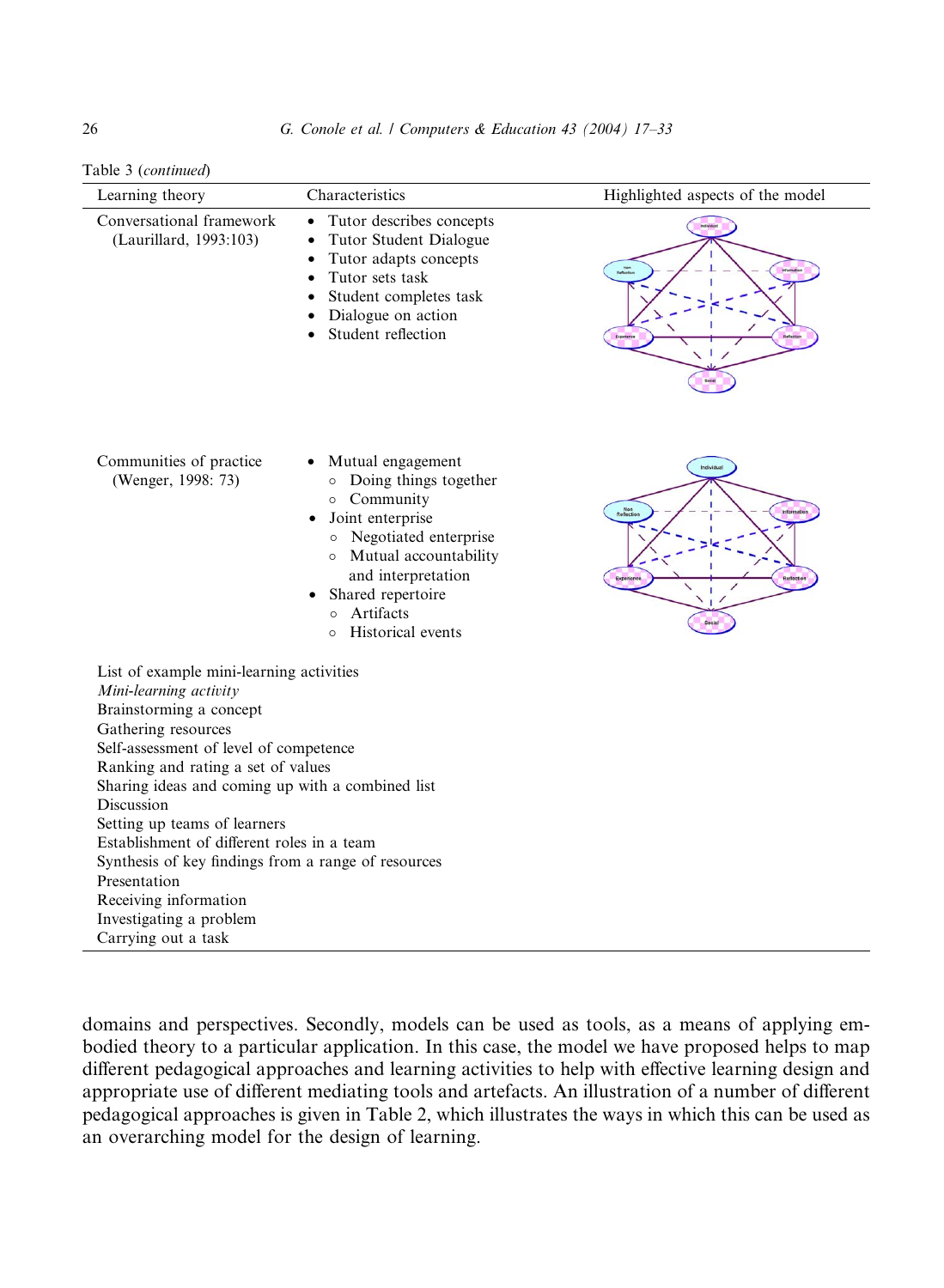## 4. Mapping different learning theories to the model

This section will provide an illustration of how different learning theories highlight components of the model. This selection is illustrative only; it is a representation of the generic, non-contextualised models from the literature. As with any representation of this kind, the description of theories and models presented reflect the subjective understanding and biases of the authors and, ideally, the mapping would be contextualised in terms of particular learning situations (Conole  $\&$ Oliver, 2002).

In spite of the provisional nature of this mapping, it serves to illustrate the ways in which the model can highlight key components of different pedagogical approaches. This then provides a mechanism for selecting learning activities, associated mediating tools and resources against whichever components of the model a particular pedagogical approach wishes to adopt, which can help make the link between pedagogy and activities/mediating tools and resources explicit. The step by step process of achieving this is discussed in the following section.

## 5. Planning the learning design process

The learning design toolkit proposed here builds on our previous work on a pedagogical toolkit, Media Advisor, which can be used to support media selection (Conole & Oliver, 2002). This was developed as a way of helping academics to select appropriate teaching techniques when redesigning their courses. An inbuilt assumption of all toolkits is that any representation of pedagogy must reflect personal context and practice, rather than relying on generic descriptions. The toolkit thus focuses on eliciting actual practice and drawing inferences which can be used to support professional judgement, rather than on prescribing correct solutions. The steps involved in using Media Advisor are:

- 1. Review of a current course structure.
- 2. Analysis of the course to identify areas of learning that could be supported more effectively.
- 3. Comparison of different teaching techniques, in order to select those that seem to address areas of weakness in the course.
- 4. Comparison of different course formats (including development/preparatory work required, breadth of educational experience supported, flexibility of the course in terms of constraints on time and location).
- 5. Specification of the final course format.

Although this represents a linear process, in practice the tool is intended to form part of an iterative circle, involving the refinement of each of the stages over time. The learning design toolkit that we propose in this paper consists of the following stages:

- 1. Outlining the overall learning activity and associated learning outcomes.
- 2. Listing potential mini-activities.
- 3. Outlining the contextual details in terms of resources and constraints.
- 4. Mapping mini-activities to potential tools and resources.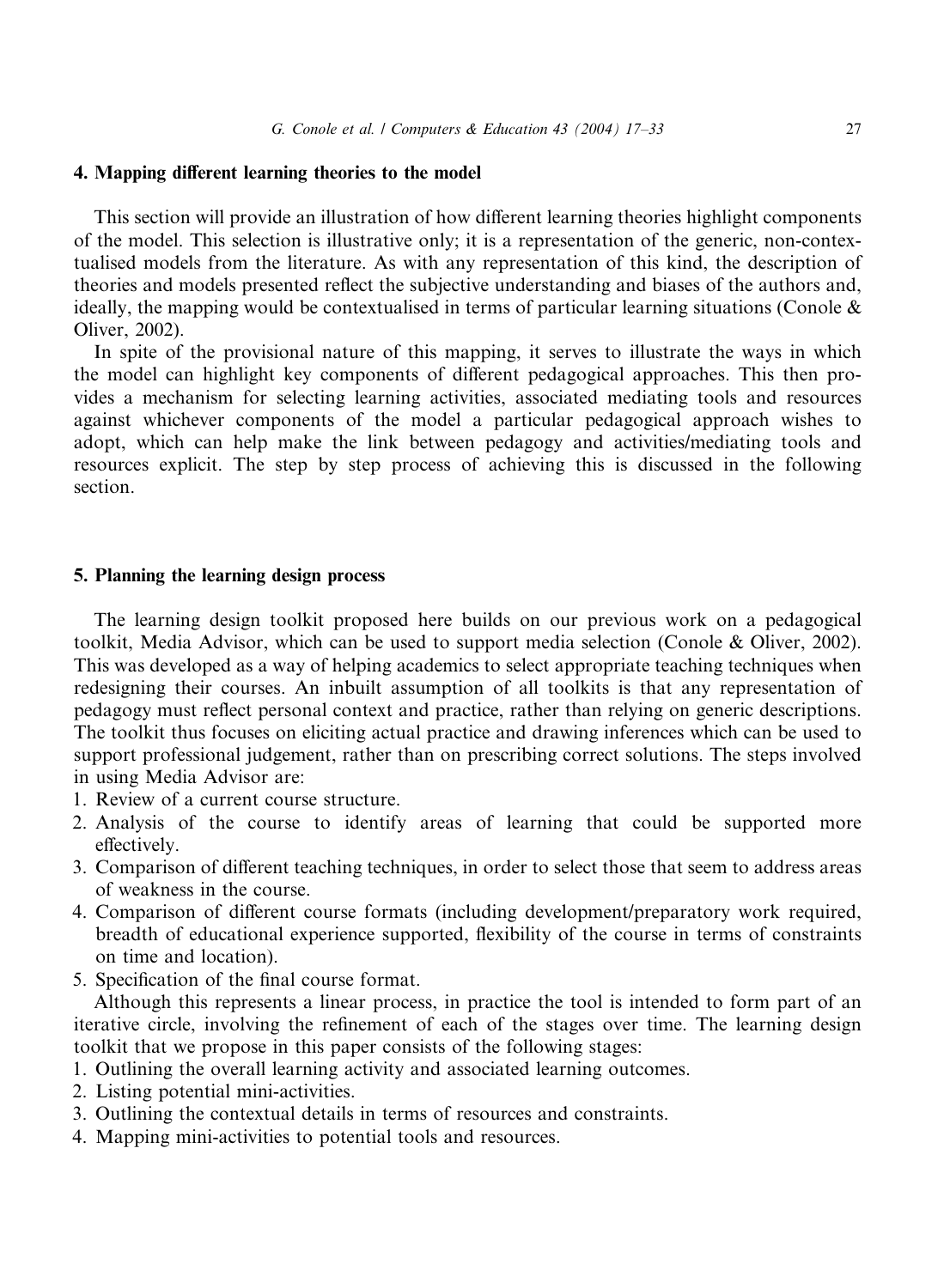- 5. Selecting mini-activities and tools and resources based on their contribution to the overall pedagogic theory.
- 6. Planning of the actually learning activity.
- Within this the following processes can be carried out
- 1. Activity:
	- a. Outline of the learning activity.
	- b. Articulation of stages of the learning activity.
	- c. Identification of learning outcomes.
- 2. Context:
	- a. Nature of the learner: outline of their key characteristics, level, motivation.
	- b. Context in which learning is taking place.
	- c. Other learners.
	- d. Tutors.
	- e. Other factors or constraints.
	- f. Preferred pedagogical approach the vertices of the octahedron the activity is intended to emphasise.
- 3. Actions:
	- a. Identification of potential mini-learning activities (learning actions) that need to be completed.
	- b. Identification of potential tools and resources that could be used.
- 4. Co-ordinating actions:
	- a. Mapping of the mini-learning activities, tools and resources and comparison with the preferred pedagogical approach for the learning activity.
	- b. Selection of mini-learning activities and tools and resources.
	- c. Final pedagogical profile for the overall learning activity.

This mapping is organised using the terms developed in Activity Theory (Kuutti, 1997). The Activity level considers tools (plans, at 'a' and 'b') and objects ('c'), as well as the contextual level of the system; the mapping level repeats this process at the level of Actions. Specific interactions between the individuals (such as a tutor-student dialogue) could then be represented as Operations; these could be planned for, although realistically such a level of detail would be impractical and unwieldy.

By mapping particular learning activities and mediating approaches, the practitioner can develop a profile for individual learning activities and the ways in which they map to the underpinning pedagogical perspectives. Furthermore although the role that different learning activities and mediating approaches have in the learning process will depend on the context, it is also possible to state that, at a general level, they have inherent affordances which lend themselves to particular aspects of the vertices of the octahedron.

## 6. Examples of the model in use

To illustrate this process two case studies are described which attempt to illustrate the use of the model in practice, showing the step-by-step processes practitioners would go through in applying it.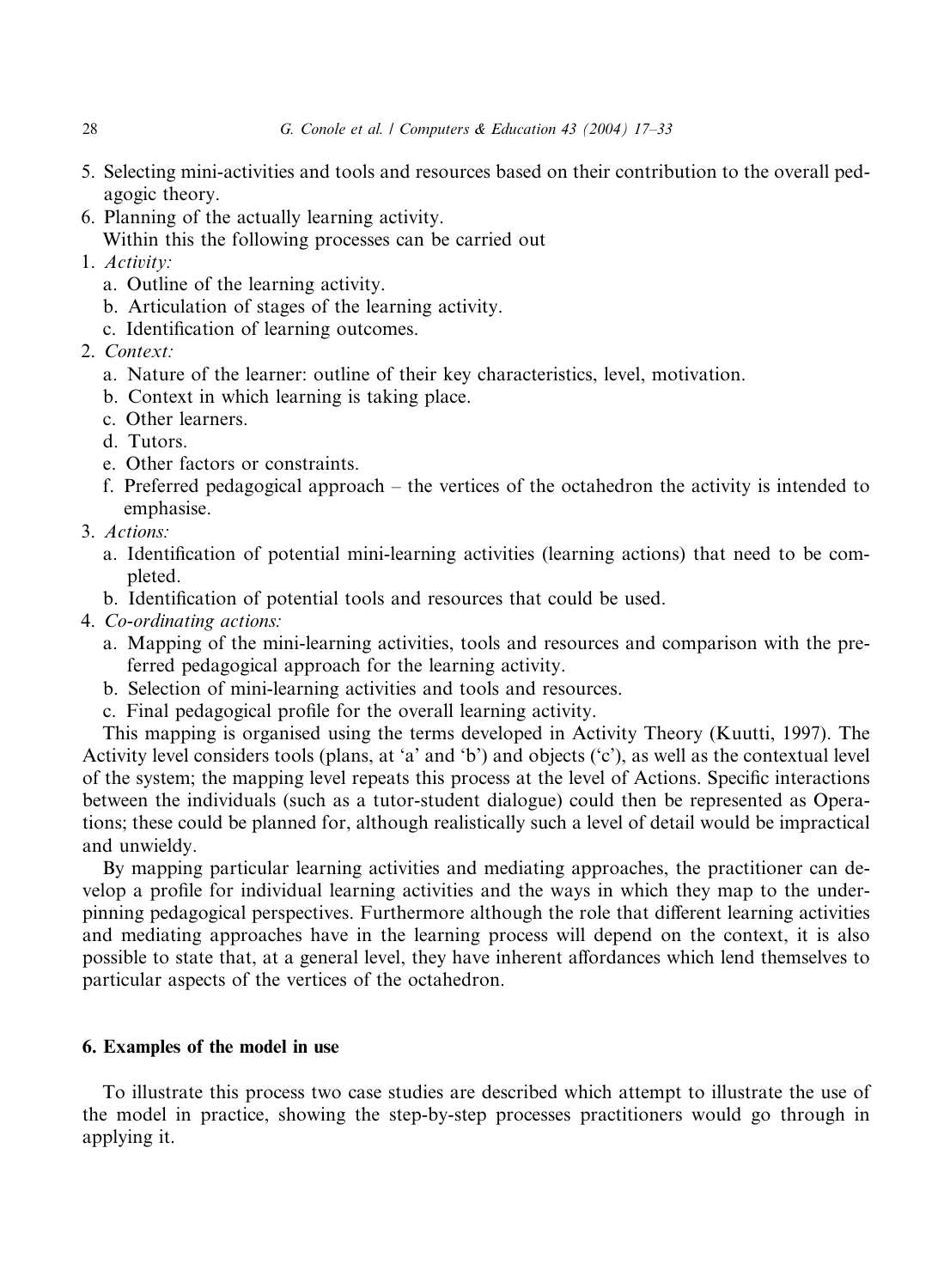#### 6.1. Brainstorming of mini-learning activities

The toolkit provides a list of exemplar mini-learning activities, which can be used to support the overall learning scenario. As with the other toolkits, it will also be possible for users to adapt this list and add their own mini-learning activities. The first stage is to select a mini-learning activity and then to consider potential means of representation through different mediating tools and resources (Table 3).

## 6.2. Comparison and selection of the means of implementation using different mediating tools

The second stage is to list the potential approaches, tools or resources that can be used for each activity. As an illustration, Table 4 lists three mini-learning activities and examples of potential means of implementing these, using different mediating tools and resources. For each of the options the user is presented with a mapping along the three axes of the octahedron. They can then choose to shift these depending on their local context and make an informed decision as to which of these is most appropriate for their needs. If none is appropriate it is also possible for the user to create and add both their own mini-learning activities and their own potential means of representation through different mediating tools and resources in recognition of the fact that modelling is a rhetorical activity that reflects personal understandings rather than essential qualities of things (Kvale, 1996) (See Table 5).

In this example a number of mini-learning activities and four suggested means of representation through different mediating tools are given. Our previous research had shown that this approach combines the right mix of guidance and framing through illustrative examples, whilst also enabling personalisation and local contextualisation, which is a key underpinning philosophy of the toolkit approach.

## 6.3. Mapping different implementations using the model

The table below illustrates the graphing of a number of mini-learning activities and potential implementations which can then be used as a means of selecting a preferred approach (Table 5).

| Mini-learning activities                        | Potential means of implementation, using different mediating tools and resources |                                                          |                                                                |                                                                     |  |  |
|-------------------------------------------------|----------------------------------------------------------------------------------|----------------------------------------------------------|----------------------------------------------------------------|---------------------------------------------------------------------|--|--|
| 1. Brainstorming a<br>concept                   | 1a. Discussion in an<br>online group                                             | 1b. Discussion<br>through a timed<br>online chat session | 1c. In a one-hour<br>face-to-face seminar                      | 1d. Individual using<br>a concept map                               |  |  |
| 2. Gathering resources<br>for a particular task | 2a. Individually<br>using a search engine<br>and subject portal                  | 2b. In groups using<br>a range of different<br>sources   | 2c. Through shared<br>experience                               | 2d. By working<br>individually through<br>relevant CAL<br>tutorials |  |  |
| 3. Self assessment of<br>level of competence    | 3a. In one-to-one<br>discussion                                                  | 3b. Through peer<br>assessment in a<br>group             | 3c. By completion of<br>an online CAA self<br>assessment audit | 3d. Inclusion in<br>a shared online<br>benchmarking tool            |  |  |

Description of mini-learning activities

Table 4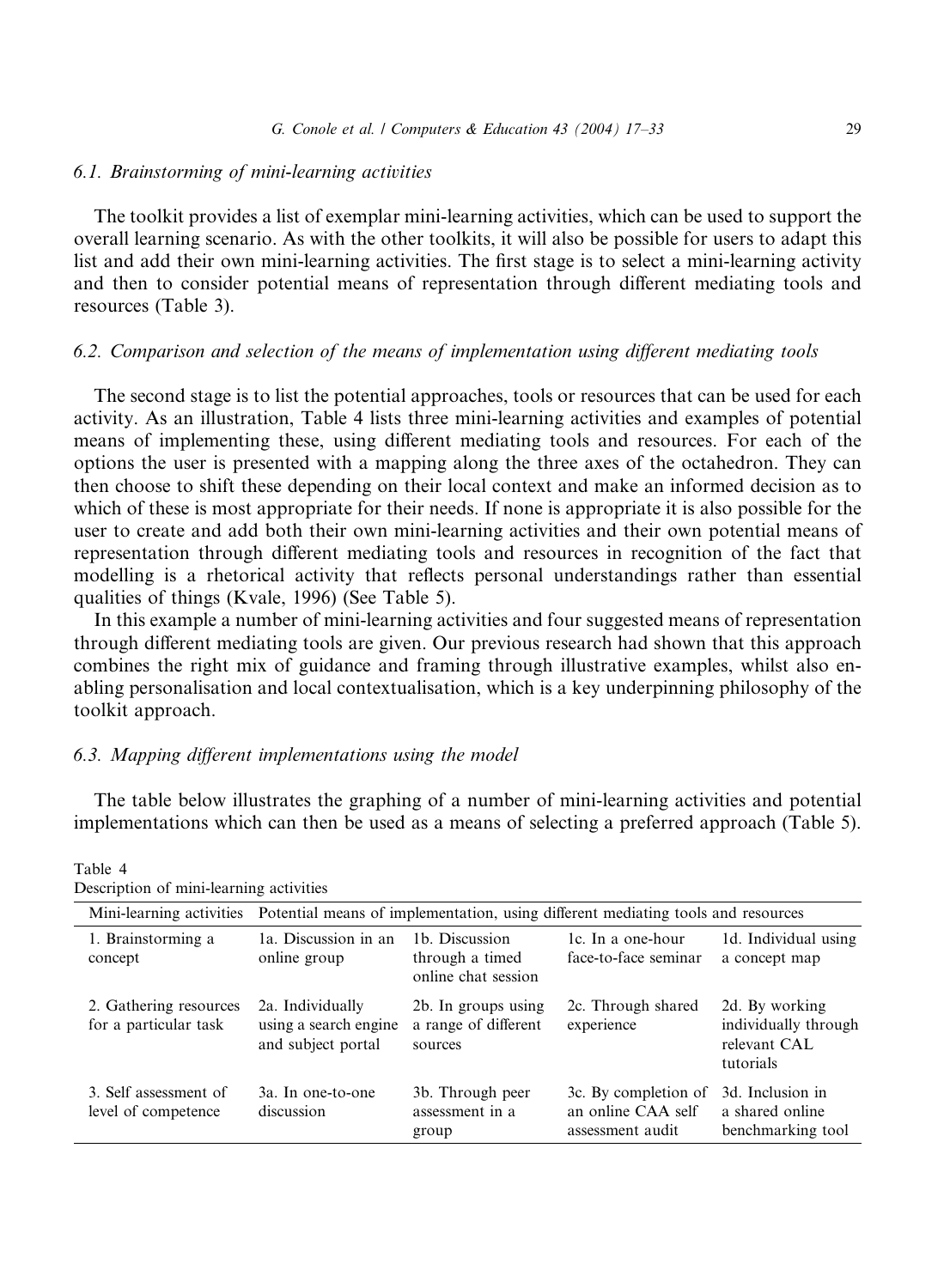| Activity                          | Indy.-Social         | Non-refl.-Refl.           | $Expr.-Info.$      |
|-----------------------------------|----------------------|---------------------------|--------------------|
| <i>Brainstorming</i>              |                      |                           |                    |
| Seminar                           | -------- X --        | - -X - - - - - - - -      | $-X - - - - - - -$ |
| Online discussion                 | $--- X---$           | $---X-$                   | $-X - - - - - - -$ |
| Online chat                       | $--- X---$           | $---X-$                   | $-X - - - - - - -$ |
| Using a concept map               | $-X - - - - - - -$   | $---X-$                   | $-X - - - - - - -$ |
| Presentation of material          |                      |                           |                    |
| Lecture                           | $--- X---$           | $---X-$                   | $---x -$           |
| CAL tutorial                      | $-X - - - - - - - -$ | $--- X---$                | $---x -$           |
| Searching the Web                 |                      | $-X - - - - - - -$        | $--- X---$         |
| Peer presentation                 | --------- X -        | $-X - - - - - - -$        | $--- X---$         |
| Assessment of level of competence |                      |                           |                    |
| 1-to-1 tutor discussion           | -------- X --        | $-$ - $X$ - - - - - - - - | ---- X ------      |
| Peer assessment                   | $---X-$              | $-X - - - - - - -$        | $--- X---$         |
| CAA tool                          | $-X - - - - - - -$   | $---X-$                   | $---x -$           |
| Marked assignment                 | $-X - - - - - - - -$ | $--- X---$                | $---X-$            |

Table 5

Mapping of mini-activities against the three dimensions of the model

## 6.4. Development of aggregate learning activities

Individual mini-learning activities (Actions) can be grouped into larger learning activities (Activities), demonstrating how this means of representation can support learning at a range of granularities, as illustrated below. This compositing of learning activities also enables the practitioner to consider the overall pedagogical balance and the types of learning supported and emphasised.

An example from a Post Graduate Certificate in Education (PGCE) can be used to illustrate how the model is used in practice. A student support module within the PGCE was traditionally taught through the extensive use of guest speakers and practitioners such as counsellors, welfare advisors, social workers and other professionals allied to education. These speakers were encouraged to bring real cases studies of student support issues into the lectures. In practice, the guest speakers provided information through lectures that the students then assimilated to practice through essays and teaching practice observation. Although the use of practitioner experience was intended to enliven the lectures the traditional module was seen as fairly didactic in practice; it could be defined as occupying the space in the model between the Individual transmission of information and Non-reflective learning (see Fig. 3).

Evaluation of the module pointed towards a need for more experiential learning, genuine opportunities for reflection and greater use of the teaching experience of the student group. The module was redesigned as an online module aimed at resolving complex tutorial issues that the students themselves encountered in their teaching. Individual students worked in online syndicates where they published case studies or problems that they had met when tutoring students on teaching practice. The starting point of the learning process was therefore located in the students' experience. Each syndicate discussed the case studies in turn and recorded their initial responses and reflections. Tutors were then encouraged to work with the syndicates to identify sources of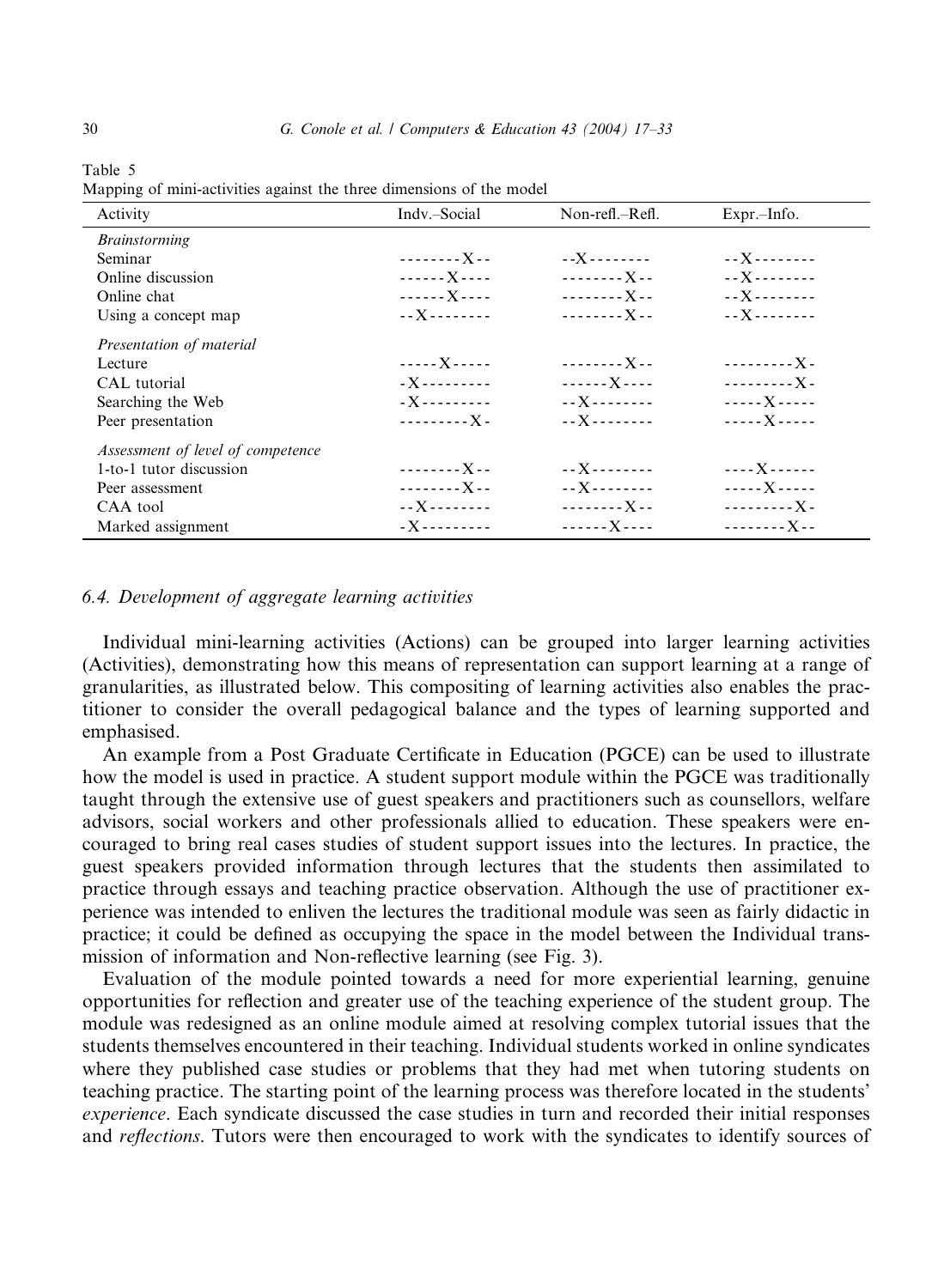

Fig. 3. Mapping of the traditional PGCE module.

information that the syndicates could research to enable them to make more informed decisions about each case study. These sources of information included information from textbooks and the views of the expert practitioners. Syndicates then published their research findings for each case study online as further information for analysis and reflection. The syndicate would then discuss and respond to the case studies in the light of the research and make recommendations based both on their initial reflections and their response to the research findings. The final assessment involved the individual who generated the case study summarising the proceedings, discussion, research, their own reflections and plan of action for the case. The online module was therefore designed to provide for individual activity, experiential and reflective learning, learning from others through dialogue and learning from information or the knowledge claims of others (see Fig. 4).



Fig. 4. Mapping of the online module.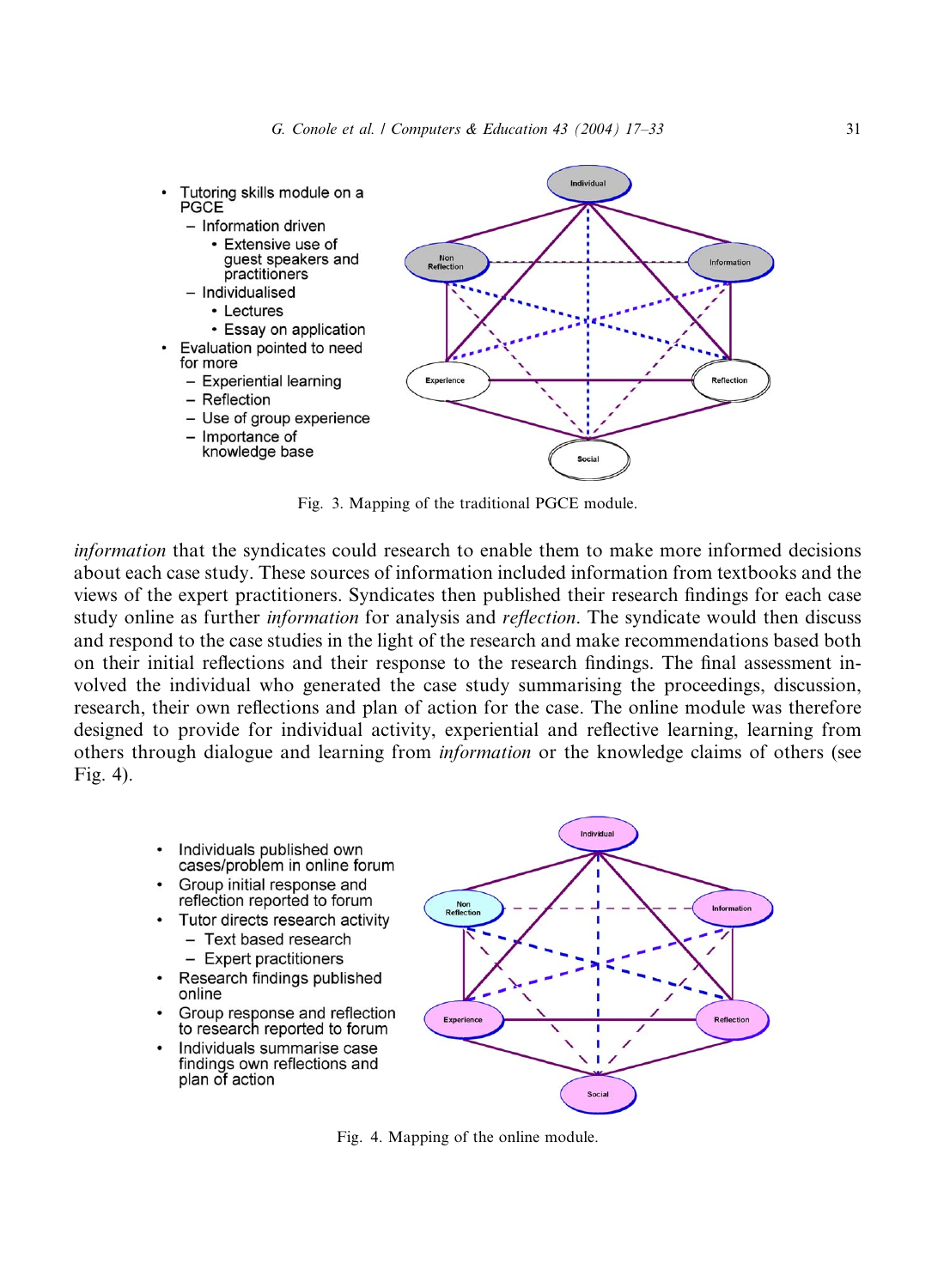## 7. Discussion

The value of this approach is the way in which it appears to draw practitioners' attention to the relationship between espoused theories and theories in use (Argyris & Schon, 1974) and acknowledges curriculum design as an acquired social practice (Oliver, 2003). We argue that our applied reflexivity approach is a way of articulating this relationship and that it is a more constructive way of teaching design and making theory explicit. It enables a practitioner to consider the elements of their e-learning design and map these to particular theories and appropriate activities. A potential shortcoming is that it could be used as a post hoc rationalisation for a particular approach rather than a catalyst for fundamental redesign. A strength of the approach is that it provides a visualisation of the process along with step-by-step guidance through the process. Practitioners can iteratively reuse the model and reflect on its impact on practice, using it therefore both to inform design and evaluate practice. The online evaluation toolkit contains a shared database of completed evaluation plans, which practitioners can use as examples of how others have approached their evaluation. A similar approach could be adopted here with a shared database of examples of learning designs and ways in which others have applied particular learning theories to their learning design and associated activities.

## 8. Conclusions

The current diversity of perspectives and approaches prevalent in e-learning can prove overwhelming to researchers and practitioners alike. In order to make sense of this, the model proposed here helps to explain how different theories or models of learning can influence practice. This model can be used to map different pedagogical approaches against specific characteristics of learning, which enables a mapping of these to particular learning activities and their associated mediating tools. This allows practitioners to make the link between pedagogy and theory more explicit.

The model can be used both at the learning design stage and as an audit check against existing approaches to test where assumed or implicit pedagogies are indeed present. We argue that this is particularly useful in the context of e-learning where practitioners seek a clear understanding of the inherent affordances of technology and guidance on how to use and integrate different learning technologies into their teaching most effectively. The model can also be used to audit existing examples of the use of e-learning, support a critique of the pedagogical processes currently in place.

However, further work is needed to explore the potential power and limitations of the model and in particular the impact of associated factors such as individual perspectives, cultural and discipline differences. Further investigation is also needed into the different forms of representation of the model in terms of offering different ways of viewing and understanding the process this would identify, and whether these are a strength in terms of the flexibility and adaptivity of the model to different contexts.

## **References**

Argyris, C., & Schon, D. A. (1974). Theory in practice: Increasing professional effectiveness. San Francisco: Jossey Bass. Barnett, R. (1990). The idea of higher education. Buckingham Open University Press.